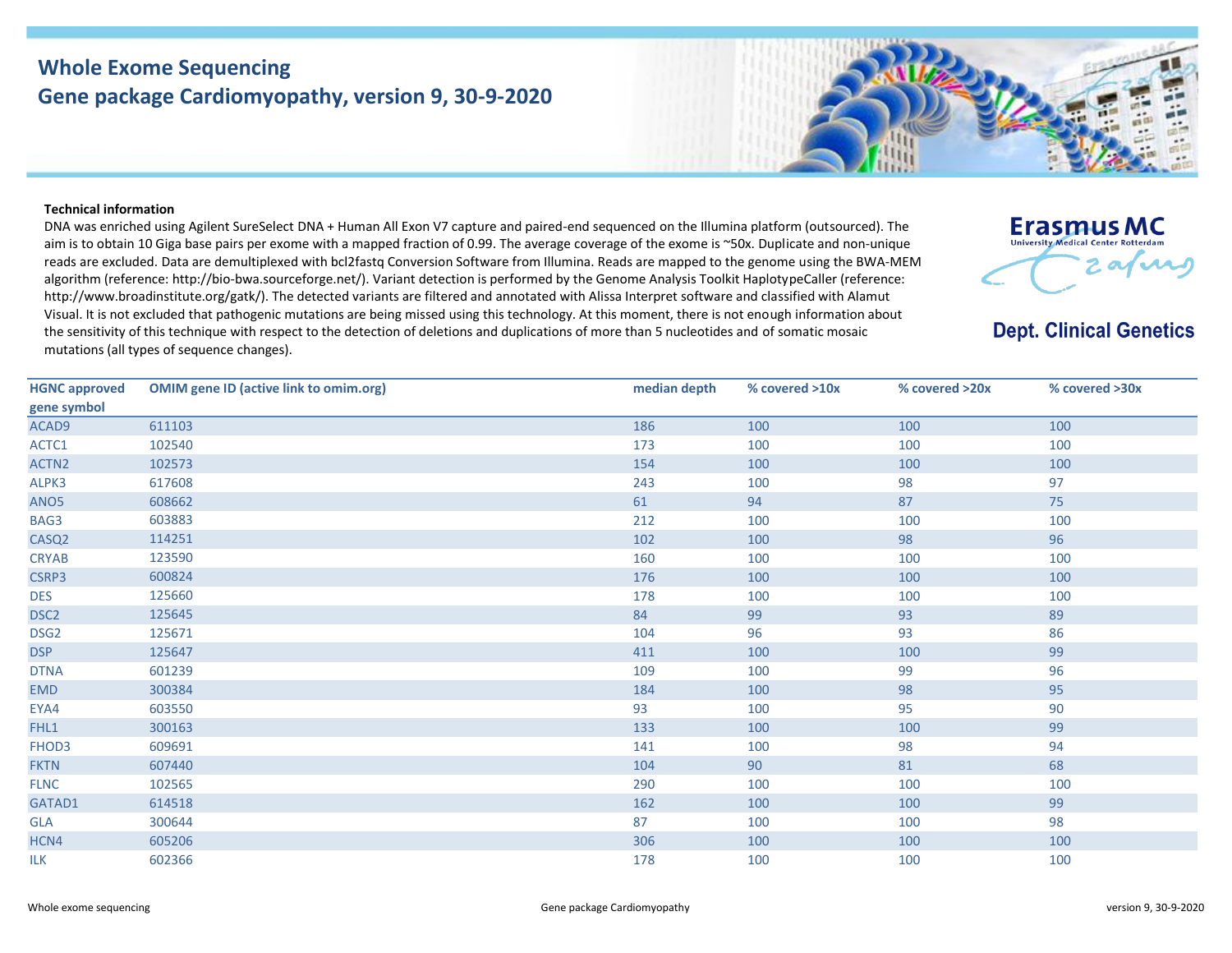| <b>HGNC approved</b> | <b>OMIM gene ID (active link to omim.org)</b> | median depth | % covered >10x | % covered >20x | % covered >30x |
|----------------------|-----------------------------------------------|--------------|----------------|----------------|----------------|
| gene symbol          |                                               |              |                |                |                |
| JPH <sub>2</sub>     | 605267                                        | 287          | 100            | 100            | 100            |
| <b>JUP</b>           | 173325                                        | 266          | 100            | 100            | 100            |
| KIF20A               | 605664                                        | 143          | 100            | 100            | 100            |
| LAMP <sub>2</sub>    | 309060                                        | 54           | 100            | 89             | 76             |
| <b>LMNA</b>          | 150330                                        | 238          | 100            | 100            | 100            |
| MIB1                 | 608677                                        | 96           | 100            | 98             | 94             |
| MYBPC3               | 600958                                        | 272          | 100            | 100            | 100            |
| MYH <sub>6</sub>     | 160710                                        | 225          | 100            | 100            | 100            |
| MYH7                 | 160760                                        | 221          | 100            | 100            | 100            |
| MYL <sub>2</sub>     | 160781                                        | 172          | 100            | 100            | 100            |
| MYL3                 | 160790                                        | 219          | 100            | 100            | 100            |
| MYLK2                | 606566                                        | 193          | 100            | 100            | 100            |
| MYOZ1                | 605603                                        | 151          | 100            | 100            | 100            |
| MYOZ2                | 605602                                        | 71           | 100            | 96             | 85             |
| <b>MYPN</b>          | 608517                                        | 119          | 100            | 99             | 97             |
| <b>NEBL</b>          | 605491                                        | 67           | 99             | 93             | 83             |
| <b>NEXN</b>          | 613121                                        | 30           | 92             | 66             | 41             |
| <b>NKX2-5</b>        | 600584                                        | 223          | 100            | 100            | 100            |
| PDLIM3               | 605889                                        | 183          | 100            | 100            | 100            |
| PKP <sub>2</sub>     | 602861                                        | 150          | 100            | 100            | 100            |
| <b>PLN</b>           | 172405                                        | 43           | 100            | 99             | 85             |
| PPA <sub>2</sub>     | 609988                                        | 58           | 89             | 72             | 58             |
| <b>PPCS</b>          | 609853                                        | 109          | 100            | 99             | 96             |
| PPP1R13L             | 607463                                        | 219          | 100            | 100            | 100            |
| PRDM16               | 605557                                        | 245          | 100            | 100            | 100            |
| PRKAG2               | 602743                                        | 154          | 93             | 90             | 86             |
| PTPN11               | 176876                                        | 80           | 98             | 94             | 89             |
| RAF1                 | 164760                                        | 124          | 100            | 98             | 97             |
| <b>RBM20</b>         | 613171                                        | 248          | 100            | 100            | 98             |
| RYR <sub>2</sub>     | 180902                                        | 133          | 99             | 94             | 90             |
| SCN5A                | 600163                                        | 208          | 100            | 100            | 99             |
| <b>SGCD</b>          | 601411                                        | 80           | 100            | 99             | 94             |
| SOS1                 | 182530                                        | 74           | 94             | 89             | 79             |
| <b>TAZ</b>           | 300394                                        | 145          | 100            | 100            | 100            |
| <b>TBX20</b>         | 606061                                        | 158          | 100            | 100            | 100            |
| <b>TCAP</b>          | 604488                                        | 300          | 100            | 100            | 100            |
| TGFB3                | 190230                                        | 182          | 100            | 100            | 100            |
| TMEM43               | 612048                                        | 199          | 100            | 100            | 99             |
| TNNC1                | 191040                                        | 309          | 100            | 100            | 100            |
| TNN <sub>13</sub>    | 191044                                        | 218          | 100            | 100            | 100            |
| <b>TNNI3K</b>        | 613932                                        | 97           | 100            | 95             | 91             |
| TNNT <sub>2</sub>    | 191045                                        | 141          | 100            | 100            | 100            |
| TPM1                 | 191010                                        | 128          | 100            | 97             | 87             |